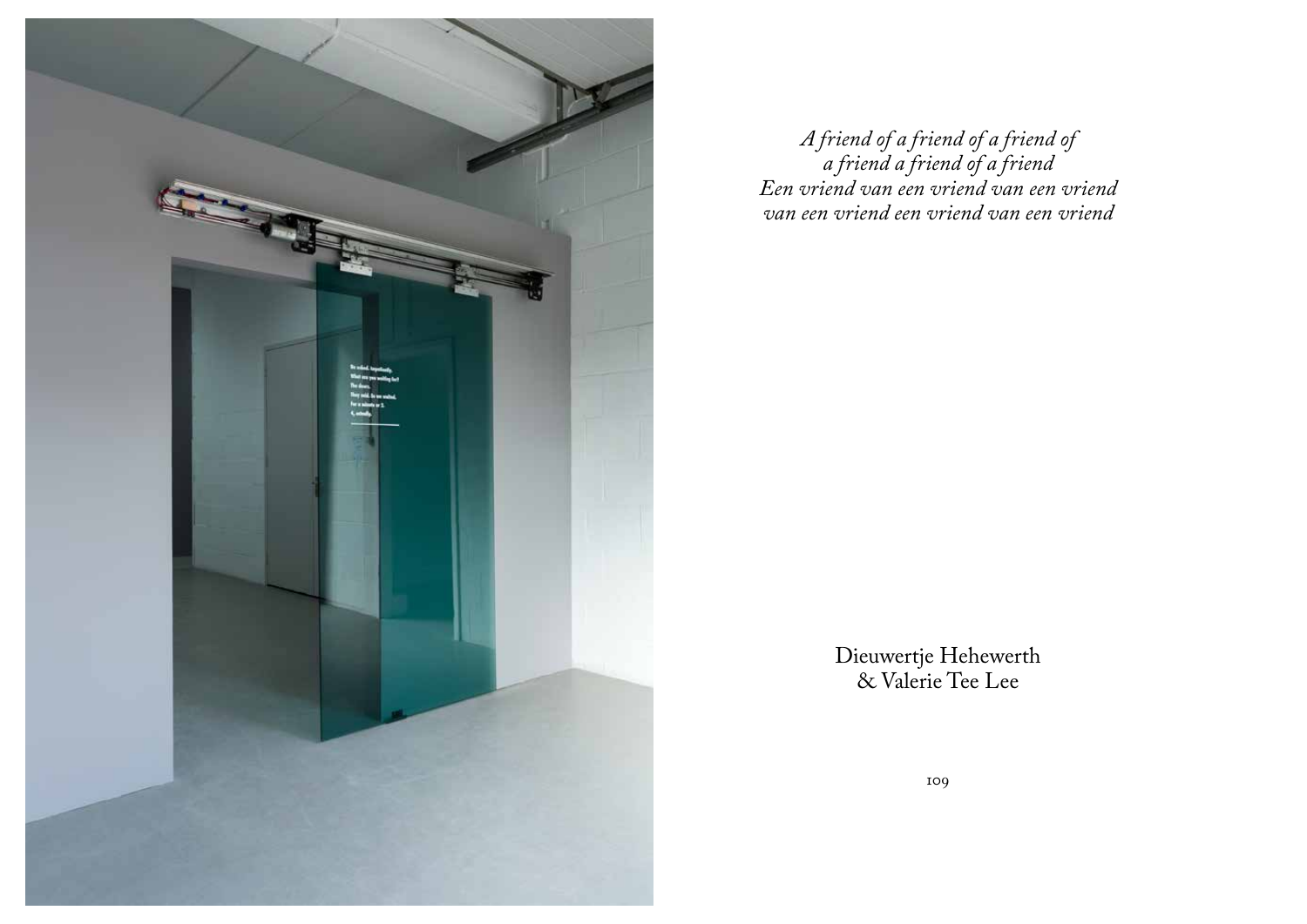(In response to the work of Stephan Blumenschein)

DIEUWERTJE HEHEWERTH & VALERIE TEE LEE

#### **1.2: The audience that attends the exhibition:**

How to describe an exhibition opening? Do I start by describing the floor plan—the path(s) that my feet took round and around until I felt confident that I had / seen / or / experienced / the work? Or do I tell you how many beers I drank? Or list for you who I bumped into? Do I try recall the topics brought up in conversations? Or do I first outline what the artist, Stephan Blumenschein, said about the work the way he introduced the work to me and a few others before the exhibition opened? Do I introduce it to you from a position of privilege ~an insider's view~ or perhaps from P/////AKT's perspective? Do I tell you what Nienke told me after Stephan's timed sliding doors finally allowed her back into the bar after waiting for 4minutes outside? Or do I skip the exhibition altogether and tell you about the connections and series of events that landed me this job? Should we dig into the reasons why you're reading my writing and not someone else's? Should we jump straight into it?

Or should we entertain the more pedestrian line of thought? I could, for example, start by telling you how I entered and re-entered the room in the back of P/////AKT's exhibition space—the one Stephan called "INSIDES"—three times? I could tell you how it took me three visits to listen to the entire record *Hmm…1, or 2 or so meters. Inside.* that was playing there*.* I could describe how the mismatched chairs—the ones Stephan had borrowed from friends and family—were evenly placed in the room (1.5 meters apart? Aesthetic and curatorial decisions through the lens of Covid-19?), and could tell you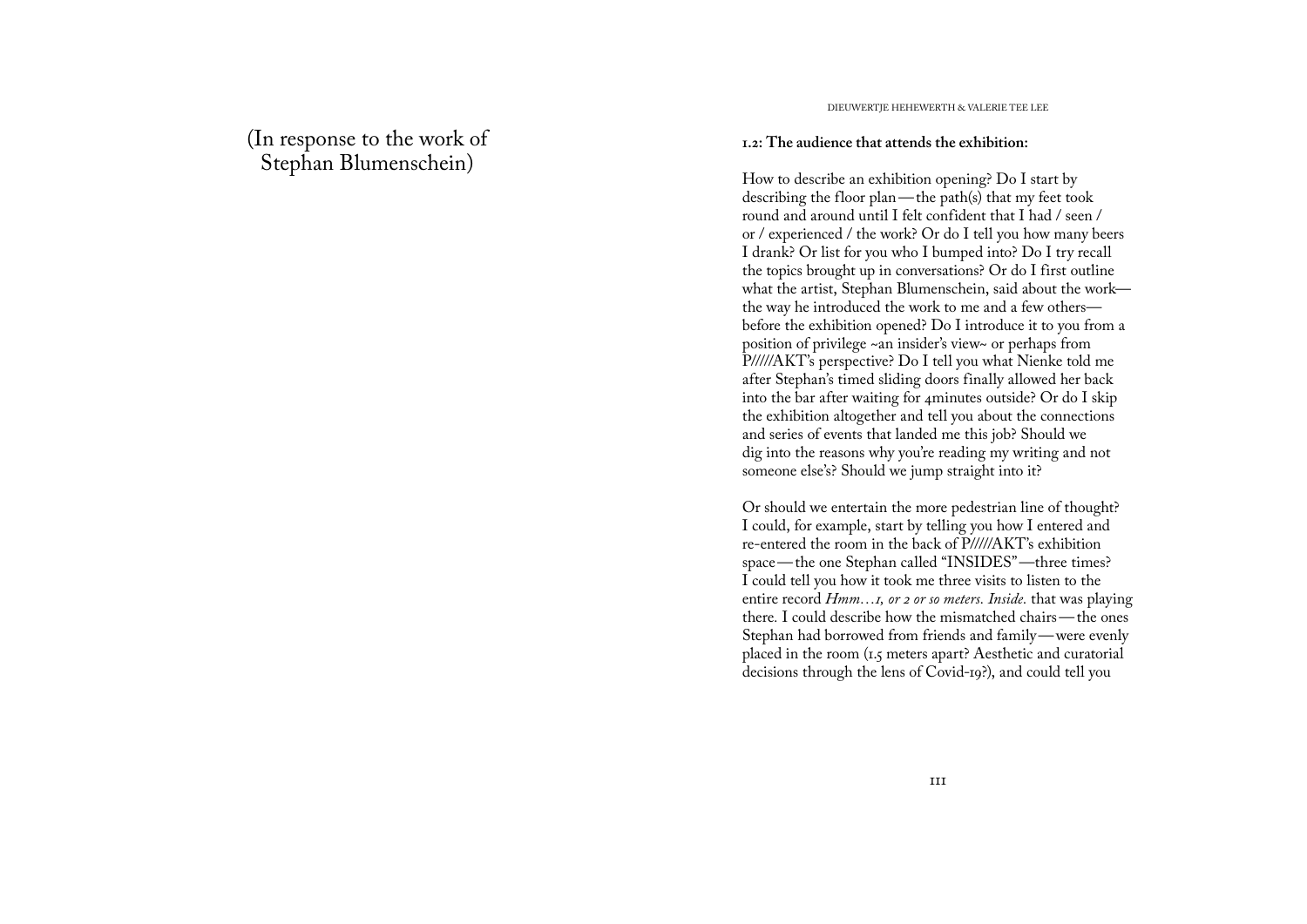that the green chair that I ended up sitting on looked both uncomfortable and comfortable at the same time, and that this made me hesitate about committing to it as my chosen listening spot. I could tell you that the actual discomfort of the chair ended up being its central position in the room more than the lumpy, velvety fabric.

Or maybe you want to know about the record itself? I could tell you how it had to be restarted manually; how this action had to be made by one member of the room, and that this action appeared to be both spontaneous and voluntary. I could tell you how in the 5second moment ~the one in which the room silently decided who would volunteer~ I realised that I definitely would not, as I have probably only flipped a record three times in my life and I was not about to make my fourth attempt on a record that the context had momentarily designated as an art object. I could tell you how, while someone else flipped the record, my mind wondered about if records, for my generation, are objects of taste more than of nostalgia? As in, how contemporary records are printed as a qualitative choice, and how the phrase "it sounds better on vinyl" is an aesthetic judgment, rather than an observation about the development of technology. How for us, vinyl came *after* the CD, but before Spotify. I think about the one record I own, despite not owning a record player, the one that ~as a visual artist peripherally involved in a punk / grunge music scene a decade ago (a small point Stephan and I may have in common)~ I designed the cover of. And that it is likely that this specific record is never going to be played (should I buy a record player for it? Has it warped in the summer heat waves without me noticing?). I could go down these rabbit holes.

But perhaps it's time to make a statement. To tighten my word count, to delete the question marks, the could-be's and perhapses. Perhaps [I]t's time to say that for me, these rabbit holes are the material of conversations and that for me, exhibition openings are defined ~framed~ by them. For example, my experience of Stephan's exhibition / opening was framed by discovering, a few days prior, that the philosopher Ludwig Wittgenstein had designed the modern door handle (a development from the older /door knob/ [a real game-changer for cats \*if you're looking for an image for that statement, check youtube]) and that, as I walked into Stephan's exhibition, I realised that the door handles on the doors that Stephan had installed—as a nod towards the doors that are usually absent from exhibition spaces—were Wittgensteinian door handles (or at least derivatives of) and that my first thought was, "Oh that's so funny, they're both from Austria." (My second thought being, "Of course simply adding doors is inevitably more than simply adding doors.") I voiced this observation to a friend, after congratulating him on becoming a father, and for the next quarter of a minute, the two of us tried our very best to summarise Wittgenstein as succinctly as possible to his friend, who had missed the reference. I think my description of Wittgenstein was, "That language philosopher," and then we tried to figure out in which period he was active. My guess was slightly off the mark, and after leaving the exhibition I downloaded an audiobook of a brief introduction to his work and walked round and around Vondelpark listening to a disembodied voice describe Wittgenstein's argument about pain to me, thinking, "He's obviously never been in a position where his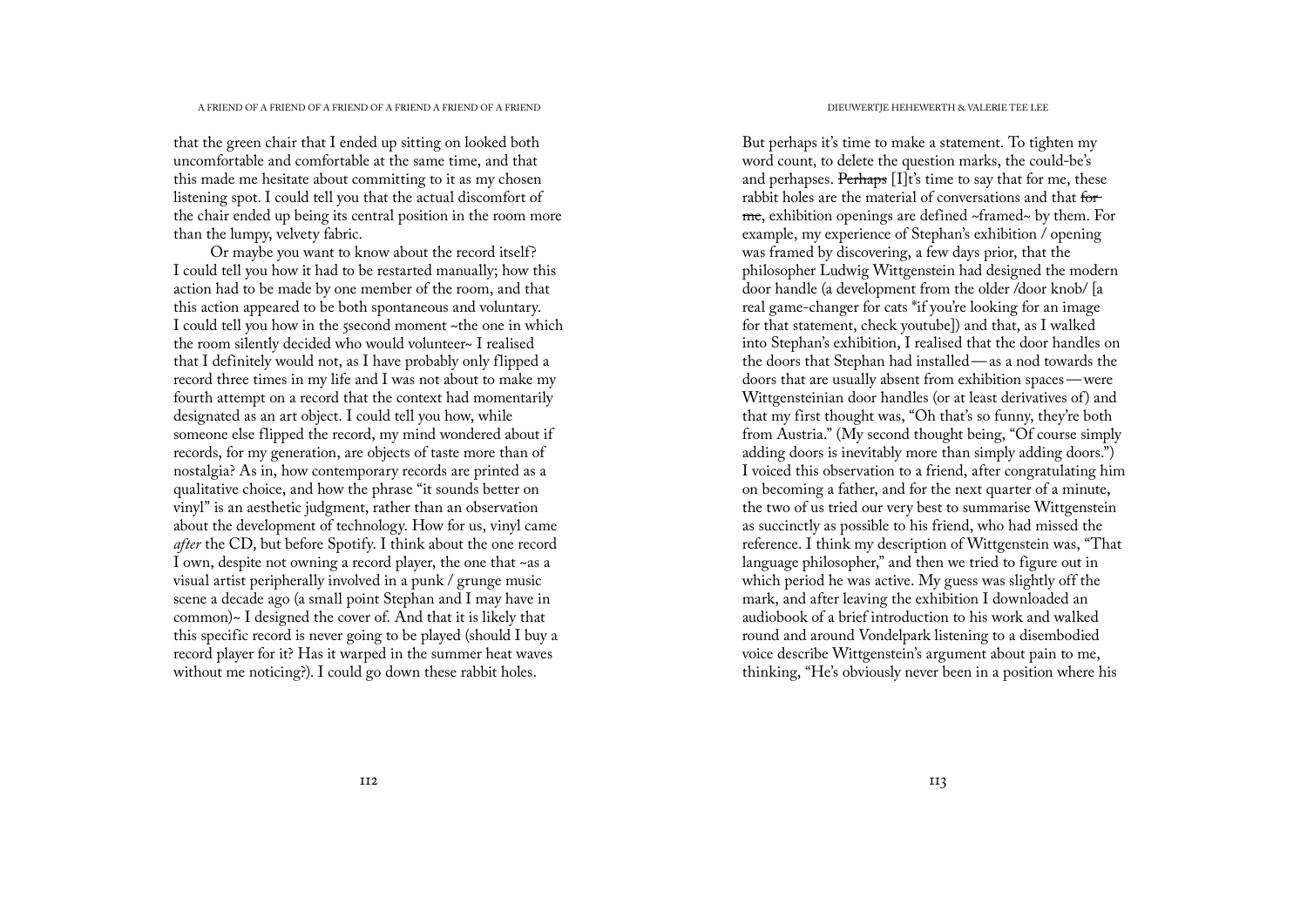experience is doubted or actively denied by society." It annoyed me, and I decided not to read *Tractatus Logico-Philosophicus*, despite being vaguely frightened of the danger of making judgements solely from a mediated source. This was what, for me, framed Stephan's exhibition.

But you too are informing yourself about something through a mediated source. If you did not visit the exhibition / opening, you are trying to gain some kind of insight into what happened, what it was, by reading this text. Perhaps you are kind of hoping that Wittgenstein was somewhat right, that it *is* in the power of language to draw an accurate / parallel / picture of the world, and that it is up to the skill of the speaker / writer to do so. And perhaps you're hoping that I am such a skilled wielder of language. If you *did* attend the opening, perhaps you have instead put your hopes on me as an insightful spectator: that I have seen something that you have not, and that I will share it with you. In either case, you are hoping that I am generous, articulate and observant.

But we will soon discover that it is *you* who is observant. It will be you who notices that I have only described two works out of the four-ish works at the exhibition, and that this word count is already coming along (maybe you have already flipped forward a few pages to see how long this still goes for), and that there are at least two other works that still need to be noted: the sliding doors (that I have briefly mentioned but not yet described) and a boat ride (and this is the first time you're reading about it). That there had also been the bar (as per usual), P/////AKT's archive (not always open), and the hand

sanitiser (because of Covid-19) ~and that *now* stock has been made of the exhibition~

:

But I'm not here to list, I'm here to draw a picture or make an observation. If the exhibition opening was characterised by conversation, and framed by serendipitous references (is there a word between serendipitous and accidental? that's the word I want), then it's tempting to describe the works themselves (and the bar and the sanitiser) as notes that turned the space into a composition—these elements denoting rhythms and tunes that play into an experience—and that each visitor might be a musician reading and interpreting the score. Is it therefore possible for the exhibition to be experienced as P/////AKT's own text described? With Stephan "Blumenschein ask[ing] visitors to read through movement just as one listens to a song with a tune and a rhythm"?

can this exhibition really be thought of as a score able to be reinterpreted by other bodies, in another form, in another space?

# **1.3: The audience that experiences the exhibition through documentation:**

Waiting for the moment of (not)captured. Exchanging fragmented feelings of fears for smiles and making an in debt gaze 'here and now'. Hullabaloo hullabaloo sounds like a ghost-presence of gathering and dispersing. Communality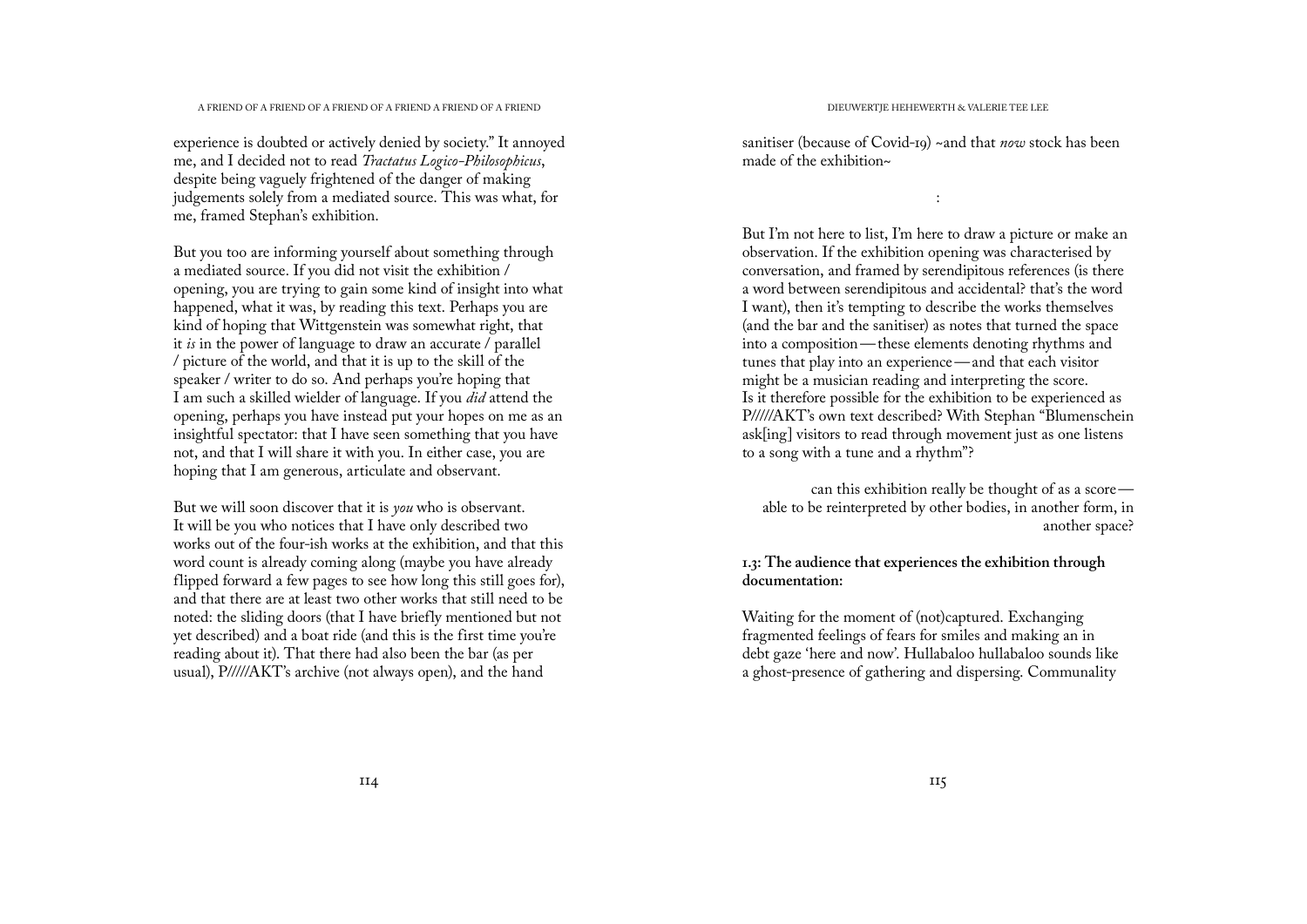and community, exclusivity and strangeness all come with the automatically generated rail system-sliding door which closes and opens by the clock's second hand and the doorknob's kinetic seconds of pull and push. Ticktockticktock comes through heartbeats of acquaintances, transmitted by each moment of open and close. Entrance with in debt gaze appears and disappears with questioning of invited people and (un)seen moments.

Maybe maybe maybe through the vessel of blood, intergenerational silence of untold stories from my and your ascendents collides under the doors emotionally and practically. Then can we connect the broken silence of here and now~~there and past together? Can we invite solitary souls as well? Can we give invitations when the sliding doors open one more time, one movement of the second hand later? Then perhaps the unfolding space of art becomes visible because we are not only sharing geographically and physically the same thresholds of mouth and ears but also sharing (un)invitation letters for solitary souls.

Solitary souls travel through the corridors and thresholds and rooms for the ears. Finally arrive at the private rooms for ears. What chains hold us here and now and what gaps bring back to there and the past. The letter chains through a friend of a friend of a friend of a friend of a friend of a friend. In short, it can be called Freundesfreund. For better pronunciation, stretching the tongue ~ffffffff.

But even though it doesn't work well, don't worry a friend of a friend of a friend of a friend of a friend of a friend will guide you through heart and after mouth and eyes and canals and arches and flats and kitchens and drawers and room for the ears, every pathway has entrances with a door and a bell, maybe a host and maybe you can ring the bell with an (un)invitation for lonely souls. Then someone whom it may concern will narrate to you right before 'here and now' were behind the doors.

#### **2.0: This text?**

The first section of the text is numbered 1.2 because it is written from a spectator's position and assumes the first viewer ~1.1~ to be the artist. I didn't want to number the artist 1.0 because somehow that makes me think of the artist as 1 overall, and I just want to think of the artist as part of  $\mathbf{I}$  — part of the (first) audience. So in this text,  $\mathbf{I}$ ,  $\mathbf{2}$  is the audience that attends the exhibition and 1.3 is audience who experiences the exhibition through documentation (I kind of feel like we're back to a clumsy reference to Wittgenstein) starting my own number system here because there's no unanimous system for this thought. Some art theorists call the audience at the exhibition the 'first' audience, those reading the documentation the 'second'. But others quote Marcel Duchamp who says the artist is always the first viewer of the work, making the exhibition audience the second, and therefore the audience reading the documentation the third?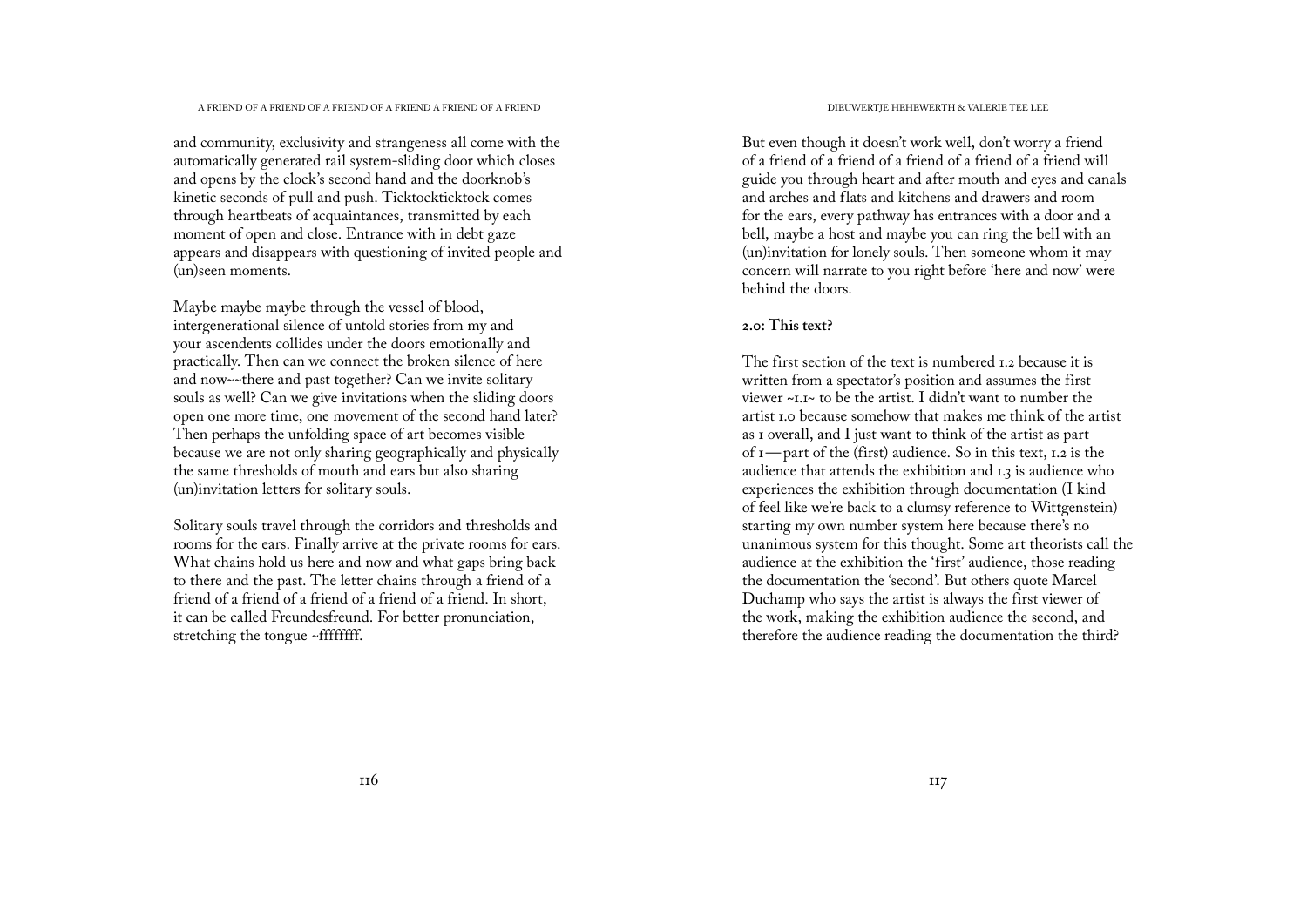# A FRIEND OF A FRIEND OF A FRIEND OF A FRIEND A FRIEND OF A FRIEND NAME ON A FRIEND NAME OF A FRIEND OF A FRIEND OF A FRIEND OF A FRIEND OF A FRIEND OF A FRIEND OF A FRIEND OF A FRIEND OF A FRIEND OF A FRIEND OF A FRIEND OF

Or maybe there is a difference between a singular

(first) viewer and the anonymous collective body of an audience hijacking an opening with a performance perhaps it doesn't matter so much in the frame of exhibition-culture in contemporary art. It can be friendlily interpreted as a gesture of radical celebration. It can be generously interpreted as a gesture of connecting parallel works holding through performative presence. It can be simply interpreted as the hospitality of the artist, moderator and audiences. It is somehow settled as a new way of

celebration.

----- Oorspronkelijk bericht----Van: info@pakt.nu <info@pakt.nu> Verzonden: vrijdag 11 september 2020 11:06 Aan: undisclosed-recipients: Onderwerp: Corona alert

According to our information you have been present during our opening weekend at P/////AKT on either Saturday 5 or Sunday 6 September 2020

Unfortunately it has come to our attention that we had a visitor who has been tested positive since and who was there on both days: on Saturday from 7-22 hrs and on Sunday from 4-5.30 pm. On Sunday this person also joined in the boat tour at 4 pm.

The people who were in direct contact have already been notified individually. As far as we know this person hasn't been in contact with anyone else for more than 10 minutes or within a 1.5 meter distance and the infection itself seems to be unrelated to PIIIIIAKT. We do feel that we should inform you about the following:

- In the Netherlands the situation qualifies as a 'category 3', which applies to situations where social distancing was in place, meaning people haven't been in each other's presence within a 1,5 meter distance for more than 15 minutes inside a closed/unventilated space

(https://lci.rivm.nl/COVID-19-bco)

- The general advice is to especially take heed of social distancing and hygiene, and to immediately get tested in case of symptoms such as a cough, fever, sore throat, runny nose etc. Unfortunately the capacity for testing within The Netherlands is limited at this moment, and only people who have symptoms can be tested - officially. - If any of these symptoms occur, please get tested immediately and inform everybody you have been in touch with recently. We would appreciate it if you'd let us know the result. It will help us to deal with this ongoing situation, and to act accordingly - anything you wish to say to us on the matter will be treated confidentially.

Thanks to your presence we had a fantastic opening weekend. It has also made us very much aware that we need to stay alert and take good care of each other. Please forward this notification to people who were in your company and whose contact details we might not have registered. And don't hesitate to contact us if you have any questions or thoughts to share.

All our best, P////AKT

please enjoy the second<br>pant of our penformance:<br>Long Life, Infusion.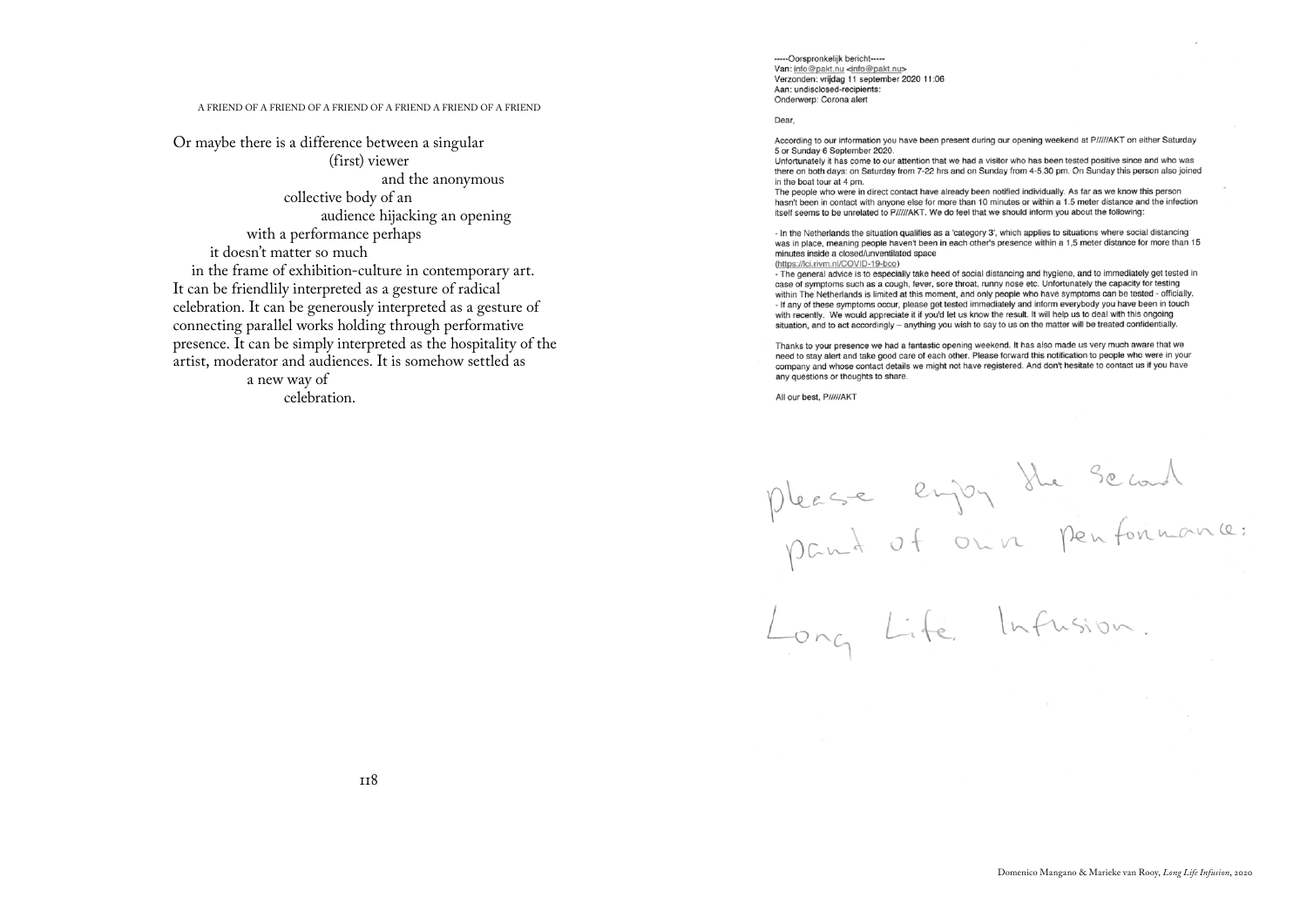### **1.2: Het publiek dat de tentoonstelling bezoekt:**

Hoe beschrijf je een tentoonstellingsopening? Begin ik met het beschrijven van de plattegrond—de route(s) die mijn voeten rond en rond aflegden tot ik ervan overtuigd was dat ik het werk / gezien / of / ervaren / had? Of zal ik je vertellen hoeveel biertjes ik dronk? Of opsommen tegen wie ik allemaal aanliep? Probeer ik de verschillende gespreksonderwerpen terug te halen? Of zet ik eerst uiteen wat de kunstenaar, Stephan Blumenschein, over het werk zei—de manier waarop hij het werk aan mij en een aantal anderen introduceerde—voordat de tentoonstelling opende? Introduceer ik het vanuit een bevoorrechte positie ~het perspectief van de ingewijde~ of juist het perspectief van P/////AKT? Vertel ik je wat Nienke me vertelde nadat Stephans getimede schuifdeuren haar na 4minuten buiten gewacht te hebben eindelijk weer de bar inlieten? Of sla ik de tentoonstelling gewoon over en vertel ik over de connecties en reeks van gebeurtenissen die me deze klus opleverden? Moeten we ingaan op de redenen waarom jij mijn woorden leest en niet die van een ander? Zullen we dan maar van start gaan?

Of houden we vast aan de meer gebaande paden? Ik zou, bijvoorbeeld, kunnen beginnen met je te vertellen hoe ik de ruimte achterin binnenging—de ruimte die Stephan "INSIDES" noemde—en opnieuw binnenging, tot drie keer toe? Ik kan je vertellen dat het me drie keer kostte om de hele plaat *Hmm…1, or 2 or so meters. Inside.* die daar opstond te beluisteren. Ik kan de niet bij elkaar passende

stoelen beschrijven—de stoelen die Stephan van vrienden en familie had geleend—die gelijkmatig over de ruimte verdeeld waren (op anderhalve meter afstand? Esthetische en inhoudelijke afwegingen door de lens van Covid-19?) en kan je zeggen dat de groene stoel waarop ik terechtkwam er zowel ongemakkelijk als gemakkelijk uitzag waardoor ik aarzelde om hem aan te nemen als mijn luisterplek van voorkeur. Ik kan je zeggen dat het uiteindelijke ongemak van de stoel hem uiteindelijk zat in de centrale positie ervan in de ruimte, meer dan in de hobbelige velours bekleding.

Of misschien wil je iets over de plaat zelf weten? Ik kan je vertellen dat die handmatig opgezet moest worden; hoe dat een handeling was die door een van de in de ruimte aanwezigen verricht moest worden, en dat deze handeling zowel spontaan als vrijwillig leek plaats te vinden. Ik kan je vertellen hoe ik me in een tijdsbestek van 5seconden ~waarbinnen de ruimte stilzwijgend besloot wie de vrijwilliger was~ realiseerde dat ik dat in ieder geval niet was omdat ik misschien drie keer in mijn leven een plaat heb omgedraaid en ik echt niet van plan was mijn vierde poging te wagen aan een plaat die momenteel door de context tot kunstwerk was bestempeld. Ik kan je vertellen hoe ik me, terwijl iemand anders de plaat omdraaide, in gedachten afvroeg of platen voor mijn generatie meer een kwestie van smaak zijn dan van nostalgie. Als in, dat hedendaagse platen geproduceerd worden als een kwalitatieve keuze en dat de uitspraak "het klinkt beter op vinyl" eerder een esthetisch oordeel is dan een observatie omtrent de ontwikkeling van technologie. Hoe voor ons vinyl *na* de CD kwam, maar voor Spotify. Ik denk aan de enige plaat die ik in mijn bezit heb, ondanks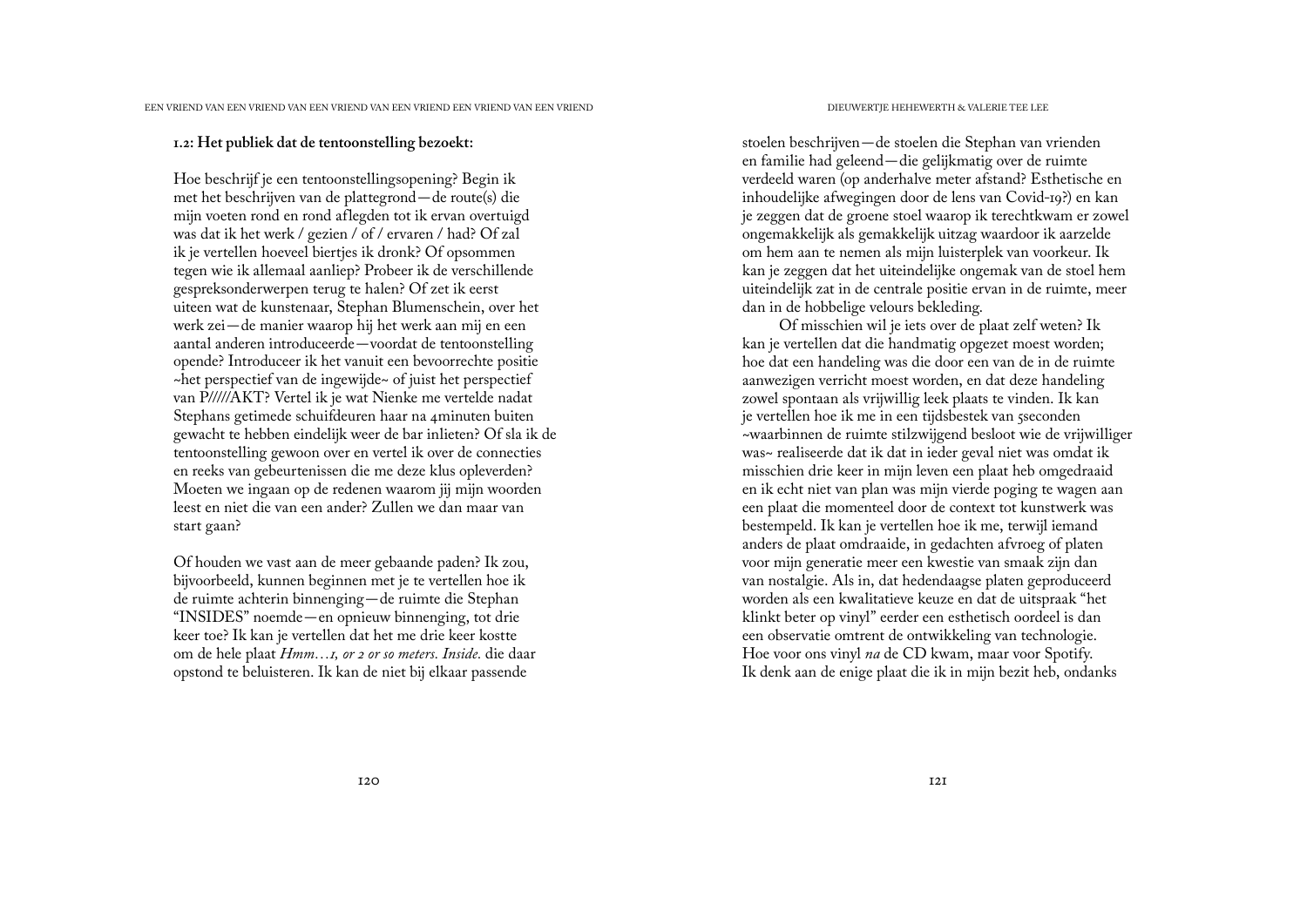het gebrek aan een platenspeler, de plaat waarvan ik ~als beeldend kunstenaar die zich tien jaar geleden marginaal in een punk/grunge muziek scene heeft bewogen (een kleine overeenkomst die Stephan en ik wellicht delen)~ de hoes heb ontworpen. En dat het waarschijnlijk is dat deze plaat nooit gedraaid gaat worden (moet ik er een speler voor aanschaffen? Is hij vervormd geraakt door zomerse hittegolven zonder dat ik het in de gaten had?). Ik zou hier op voort kunnen borduren.

Maar misschien is het tijd om een statement te maken. Het aantal woorden in te perken, de vraagtekens en de zou-kunnens en de misschienen te wissen. Misschien [I]s het tijd om te zeggen dat deze konijnenholen, wat mij betreft, het gespreksmateriaal vormen en dat een tentoonstellingsopening daar, wat mij betreft, door wordt gedefinieerd ~ingekaderd~. Bijvoorbeeld: mijn ervaring van Stephans tentoonstelling / opening werd ingekaderd doordat ik een paar dagen eerder had ontdekt dat filosoof Ludwig Wittgenstein de moderne deurklink heeft ontworpen (een verdere ontwikkeling van de oudere /deurknop/ [een serieuze doorbraak voor katten \*zie you-tube als je dat gestaafd wilt zien]) en dat ik me, toen ik Stephans tentoonstelling binnenliep, realiseerde dat de deurklinken van de door Stephan geïnstalleerde deuren—een kleine verwijzing naar de deuren die normaliter afwezig zijn in tentoonstellingsruimten—van het Wittgensteiniaanse type waren (of in ieder geval daarvan afgeleid) en mijn eerste gedachte was: "Oh dat is grappig, het zijn allebei Oostenrijkers." (Mijn tweede gedachte: "Natuurlijk is het simpelweg toevoegen van deuren onvermijdelijk meer dan het

simpelweg toevoegen van deuren.") Ik uitte deze observatie richting een vriend, na hem met zijn recente vaderschap gefeliciteerd te hebben, en voor de daaropvolgende kwart minuut probeerden we getweeën Wittgenstein zo beknopt mogelijk uiteen te zetten voor *zijn* vriend, die de referentie niet had meegekregen. Volgens mij omschreef ik Wittgenstein als "die taalfilosoof" en toen probeerden we te bedenken in welke tijd hij ook alweer actief was. Omdat ik er toch een beetje naast zat downloadde ik na het verlaten van de tentoonstelling een audioboek van een korte introductie in zijn werk en liep ik rondjes door het Vondelpark, al luisterend naar een ontlichaamd stemgeluid dat Wittgensteins betoog over pijn voor mij uiteenzette, en ik dacht: "Hij heeft blijkbaar nooit in een positie verkeerd waarin zijn ervaringen in twijfel werden getrokken of actief ontkend werden door de samenleving." Het irriteerde me en dus besloot ik om de *Tractatus Logico-Philosophicus* nooit te lezen, ondanks een vage angst voor het risico te oordelen op basis van een indirecte bron. Dit was wat Stephans tentoonstelling, wat mij betreft, inkaderde.

Maar ook jij laat je over iets informeren door een indirecte bron. Als je de tentoonstelling / opening niet bezocht hebt, probeer je door deze tekst te lezen toch iets van inzicht te krijgen in wat er heeft plaatsgevonden, in wat het was. Misschien hoop je er zelfs een beetje op dat Wittgenstein ergens gelijk had, dat taal *toch* de potentie heeft om een accuraat / parallel / beeld van de wereld te schetsen en dat het aan de spreker/schrijver is om dat te doen. En misschien hoop je nu dat ik zo'n begaafde taalkunstenaar ben. Mocht je *wel*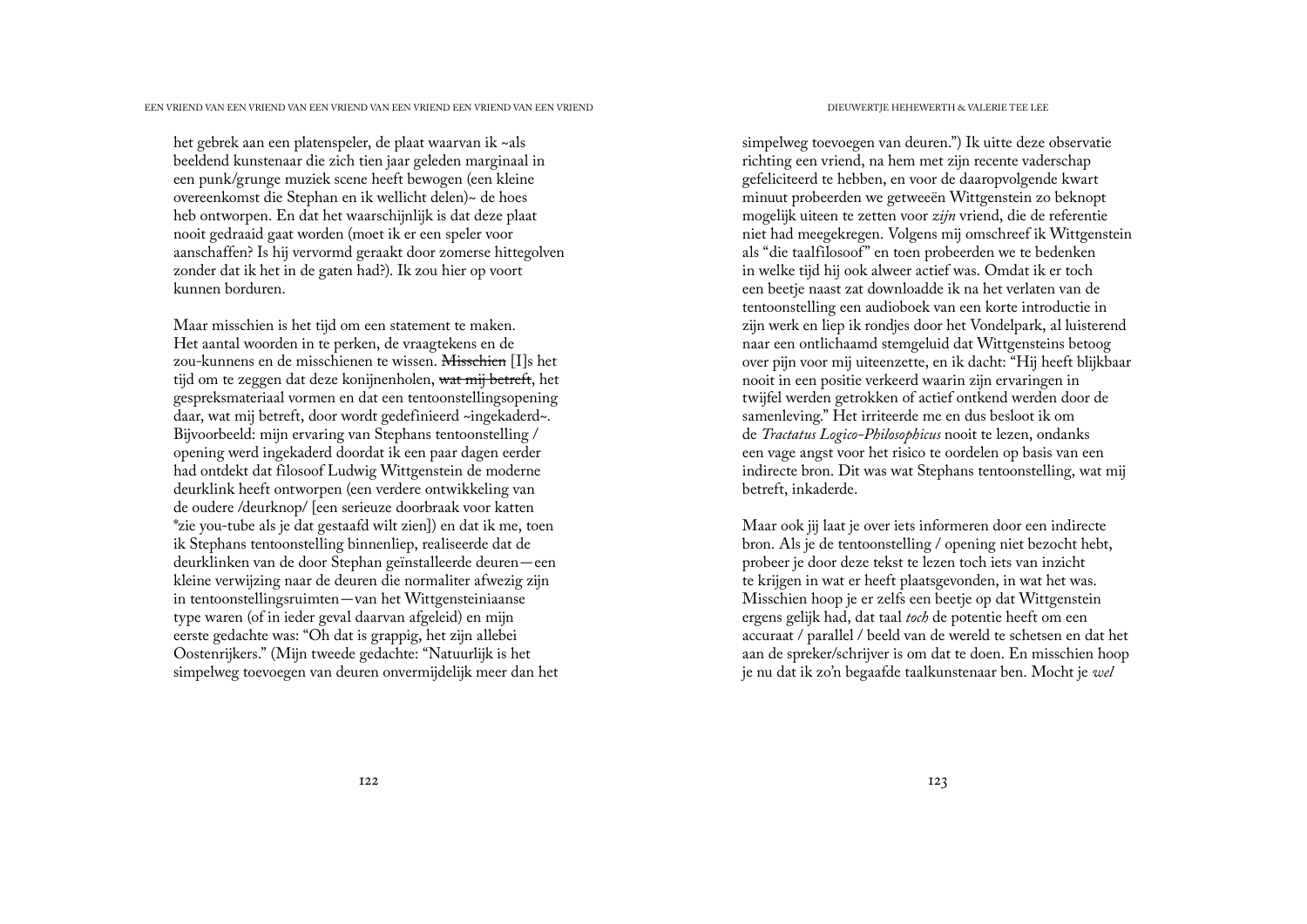bij de opening aanwezig zijn geweest heb je in plaats daarvan misschien je hoop op mij gevestigd als zijnde een opmerkzame toeschouwer; dat ik wellicht dingen heb gezien die jij niet hebt gezien, en dat ik die dingen nu met jou deel. Hoe dan ook hoop je er op dat ik genereus, welbespraakt en opmerkzaam ben.

Maar we zullen er spoedig achter komen dat *jij* hier de toeschouwer bent. Jij bent degene die zal opmerken dat ik maar twee van de ongeveer vier werken in de tentoonstelling heb beschreven, en dat het aantal gebruikte woorden al behoorlijk is opgelopen (misschien heb je al even verder gebladerd om te kijken hoe lang dit nog doorgaat) en dat er nog minstens twee andere werken aan de orde moeten komen: de schuifdeuren (die ik kort heb genoemd, maar nog niet heb beschreven) en een boottocht (waar je nu voor het eerst over leest). Dat de bar er was (zoals gebruikelijk), het archief van P/////AKT (niet altijd open) en de desinfecterende handgel (vanwege Covid-19) ~en dat de inventaris van de tentoonstelling nu is opgemaakt~

:

Maar ik ben hier niet voor een opsomming. Ik ben hier om een beeld te schetsen of een observatie te maken. Als de tentoonstellingsopening gekenmerkt werd door conversatie, en werd ingekaderd door toevallige verwijzingen (bestaat er een woord tussen toeval en serendipiteit in? dat is het woord dat ik zoek), dan is de verleiding groot om de werken zelf (alsmede de bar en de handgel) te omschrijven als noten die van de ruimte een compositie maakten—de

elementen die in samenspel van ritme en melodie een ervaring opleveren—en dat elke bezoeker misschien een musicus was die de partituur las en interpreteerde.

Is het dus mogelijk dat de tentoonstelling ervaren wordt zoals de eigen tekst van P/////AKT beschrijft? Met Stephan "Blumenschein ask[ing] visitors to read through movement just as one listens to a song with a tune and a rhythm"?

kan deze tentoonstelling daadwerkelijk bezien worden als een partituur te herinterpreteren door andere lichamen, in een andere vorm, in een andere ruimte?

# **1.3: Het publiek dat de tentoonstelling ervaart via documentatie:**

Wachten op het (niet) te vangen moment. Uitwisseling van gefragmenteerde gevoelens van vrees voor glimlachjes en een schuldbewust staren 'hier en nu'. Poeha poeha klinkt als een spookverschijning van samenkomst en verspreiding. Gemeenschappelijkheid en gemeenschap, exclusiviteit en vreemdheid gaan samen met de geautomatiseerde werking van de schuifdeuren die open en dicht gaan op de grote wijzer van de klok en de deurklink telt af in kinetische seconden van duwen en trekken. Tiktaktiktak via de hartslag van bekenden, overgedragen met iedere open en dicht. Binnenkomst met schuldbewuste blik verschijnt en verdwijnt met de vraag naar uitnodiging en (on)geziene momenten.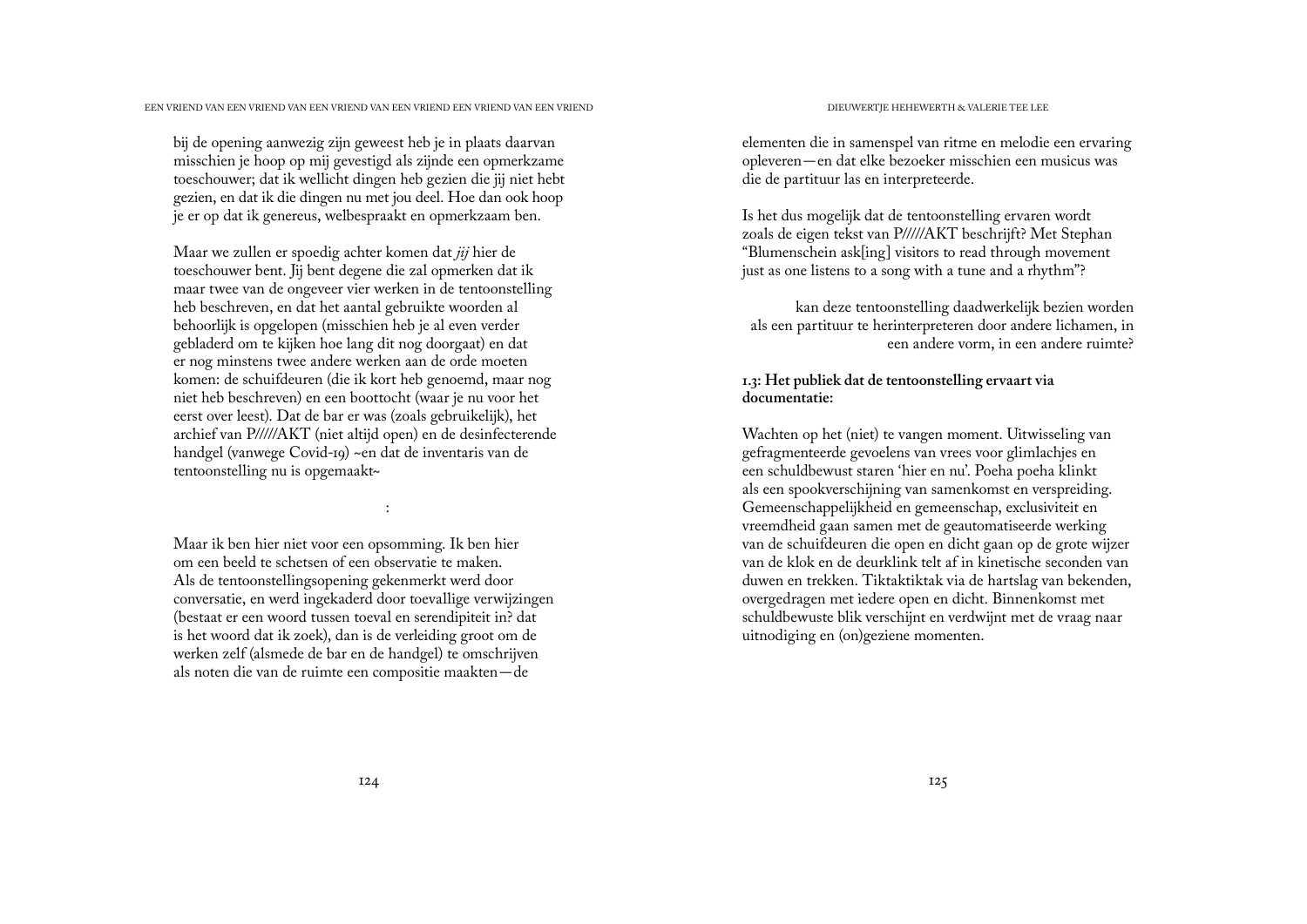Misschien misschien misschien door het vat met bloed, intergenerationele stilte van onvertelde verhalen van mijn en jouw ascendanten komt onder de deuren emotioneel en praktisch in aanvaring. Kunnen we de doorbroken stilte van het hier en nu~~daar en voorbij samenbrengen? Kunnen we de solitaire zielen ook vragen? Kunnen we uitnodigingen geven als de schuifdeuren nog eenmaal open gaan, een beweging van de grote wijzer later? Misschien dat de zich uitvouwende ruimte van kunst dan zichtbaar wordt omdat we niet alleen geografisch en fysiek dezelfde drempels van mond en oren delen maar ook (niet)uitnodigingsbrieven voor solitaire zielen.

Solitaire zielen reizen door de gangen en drempels en ruimte voor de oren. Komen uiteindelijk aan bij privéruimte voor oren. Welke ketenen binden ons hier en nu en welke gaten brengen ons terug naar daar en het voorbije. De brief is een ketting via een vriend van een vriend van een vriend van een vriend van een vriend van een vriend. Freundesfreund in het kort. Voor een betere uitspraak de tong ombuigen ~ffffffff.

Maar zelfs als het niet goed werkt, geen zorgen een vriend van een vriend van een vriend van een vriend van een vriend van een vriend gidst je door hart en daarna mond en ogen en kanalen en bogen en flats en keukens en lades en ruimte voor de oren, ieder pad heeft ingangen met een deur en een bel, misschien een host en misschien kan je aanbellen met een (niet)uitnodigingsbrief voor eenzame zielen. Een geadresseerde zal dan vertellen over toen 'hier en nu' achter de deuren waren.

### **2.0: Deze tekst?**

Het eerste deel van de tekst is met 1.2 genummerd omdat het vanuit de positie van een kijker is geschreven en ervan uitgaat dat de eerste toeschouwer ~1.1~ de kunstenaar is. Ik wilde de kunstenaar niet met 1.0 nummeren omdat me dat op de een of andere manier de indruk gaf van de kunstenaar als 1 over de gehele linie en ik de kunstenaar wilde opvatten als deel van 1—deel van het (eerste) publiek. In deze tekst is 1.2 zodoende het publiek dat de tentoonstelling bezoekt en is 1.3 het publiek dat de tentoonstelling meekrijgt via documentatie (het gevoel bekruipt met dat we terug zijn bij een onhandige verwijzing naar Wittgenstein) en ik hanteer hier dus mijn eigen nummersysteem omdat er geen eenduidig systeem is voor dit denken. Sommige kunsttheoretici noemen het publiek van een tentoonstelling het 'eerste' publiek, degenen die de documentatie lezen het 'tweede'. Weer anderen citeren Marcel Duchamp die zegt dat de kunstenaar altijd de eerste toeschouwer van het werk is, wat het tentoonstellingspubliek de tweede maakt en daarmee het publiek dat de documentatie leest de derde?